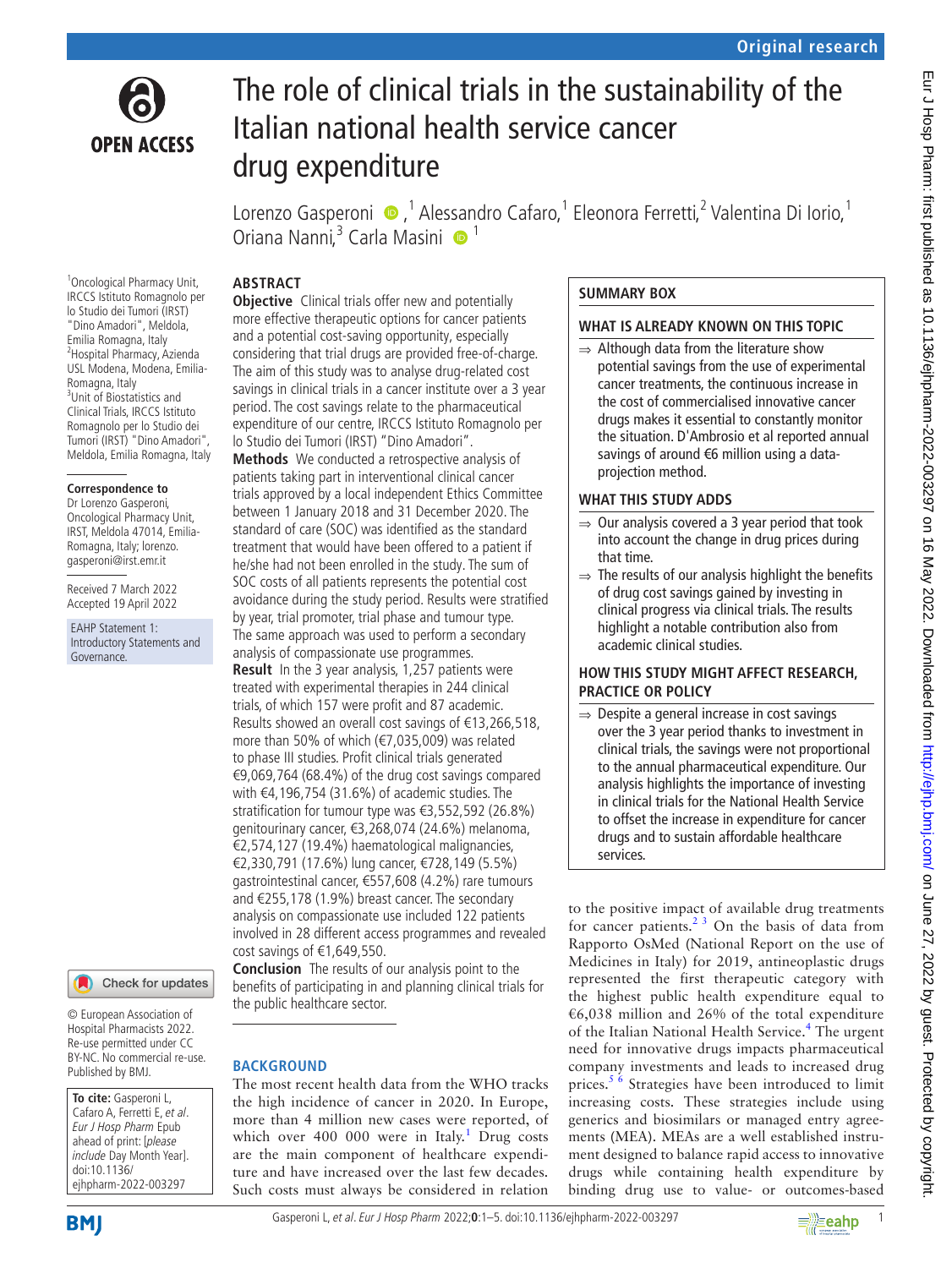negotiation agreements to maximise the cost-benefit ratio.<sup>[7](#page-3-4)</sup> The use of MEAs has increased over time in response to high prices for new drugs, especially those for cancer.<sup>89</sup> In Italy, at regional level, working groups have been established to develop recommendations and guidelines to use drugs appropriately. Specifically, the multidisciplinary GReFO group (Regional Group for Cancer Drugs) based in the Emilia Romagna region, uses a transparent, reproducible and flexible evaluation process based on Grading of Recommendations Assessment, Development and Evaluation (GRADE) methodology. This enables GReFO to produce useful guidelines to promote appropriate drug prescription and to favour the governance of pharmaceutical expenditure by local healthcare authorities. Despite the use of such strategies, there was an increase in antineoplastic drug spending in 2018 compared with 2017 (+9.7%) and in 2019 compared with 2018  $(+7.1\%)$ .<sup>410</sup>

A recent analysis conducted in an Italian cancer institute reported monthly savings of  $> \text{\textsterling}500,000$  in pharmaceutical expenditure from the enrolment of patients in clinical trials.<sup>[11](#page-4-0)</sup> Sponsored clinical trials, in addition to providing new and potentially better therapeutic alternatives for cancer patients, are a potential opportunity for cost savings given that trial drugs are provided free-of-charge. In academic clinical trials, if the marketing authorisation holder supports studies by supplying the drugs used, their costs do not impact the National Health Service. For example, a retrospective 2 year cost attribution analysis was conducted in a single UK centre investigating specific costs associated with cancer clinical trial protocols (drugs, nursing staff, imaging, laboratory tests and visits). The findings showed that participating in either commercial or non-commercial trials led to cost savings, the most important deriving from the provision of free drugs by the sponsor.<sup>[12](#page-4-1)</sup> Data from the literature suggest that clinical trials with investigational antineoplastic drugs result in substantial cost savings, thus constituting a potentially exceptional framework for clinical progress and an important resource for healthcare governance. $13-16$ 

On confirmation that a pharmaceutical company can supply study drugs free-of-charge, cost savings can be further calculated on the basis of the compassionate use of the drugs. On 7 September 2017, the Italian Ministry of Health issued a new decree on the compassionate use of a medicinal product. This established that access to the drug requires the approval of an Ethics Committee and confirmation from the pharmaceutical company of its ability to supply study drugs free-of-charge.<sup>[17](#page-4-3)</sup> Compassionate use refers to the use of a drug that has proven effective in clinical trials, outside of the trial itself. It is generally reserved for patients with serious or rare life-threatening diseases for whom there are no further valid therapeutic alternatives, for those who cannot be included in a clinical trial or, for the purpose of therapeutic continuity, for patients already treated with clinical benefit within the context of a concluded clinical trial (at least phase II). Thus, although compassionate use does not always represent the only therapeutic alternative, it may be the best therapeutic option while waiting for new drug registration or new indications for available treatments.

Taking into account that the quantification of savings is important to further encourage research and innovation through planning that takes into account economic benefits, we conducted a study to determine drug-related cost savings in clinical trials and to assess compassionate use in an Italian cancer institute over a 3 year period. The cost savings relate to the pharmaceutical expenditure of the institute during this time.

# **METHOD**

Our institute (IRCCS Istituto Romagnolo per lo Studio dei Tumori (IRST) "Dino Amadori") is a cancer institute in which pharmaceutical resource expenditure represents about 30% of the total budget. In 2018, expenditure for cancer drugs was €25,020,283 (3,902 treated patients), €26,052,780 in 2019 (4,532 treated patients) and €28,061,263 in 2020 (4,202 treated patients). We conducted a retrospective analysis on patients enrolled in interventional oncological and oncohaematological clinical trials approved by the local independent Ethics Committee between 1 January 2018 and 31 December 2020 and carried out at our centre. We considered both commercially sponsored profit trials and academic trials in different phases of clinical research (phase I, II, III and IV) and in neoadjuvant, adjuvant or metastatic settings.

For all protocols included in the analysis (at least one cycle of therapy administered during the 3 year period for at least one patient), the standard of care (SOC) was identified as the standard treatment that would have been offered to the patient if he/she had not been enrolled in the study on the basis of Italian Medicines Agency (AIFA) reimbursement criteria, Italian Association of Medical Oncology (AIOM) guidelines and GReFO recommendations (in the event their indications were more stringent). Given that AIOM guidelines are updated annually, the SOC may have changed during the 3 year period analysed. For example, the combination of chemotherapy and immunotherapy with nab-paclitaxel and atezolizumab to treat patients with locally advanced unresectable or metastatic triple-negative breast cancer with a of PDL one tumour proportion score  $\geq 1$ was authorised by AIFA in July 2020<sup>18</sup> and represents the SOC from the date of authorisation.<sup>[19](#page-4-5)</sup> Our analysis considered the SOC at the date on which the patient was enrolled in the study. For some patients, there was no standard antineoplastic treatment available and the SOC was defined as the best supportive care (BSC).

For each patient, the SOC cost was estimated by considering the administration of a number of treatment cycles sufficient to cover the 3 year period of observation. For patients enrolled before 1 January 2018 but undergoing experimental therapy during the study period, we only counted a sufficient number of treatment cycles to cover the duration of the analysis. For those recruited during the 3 year period but whose experimental therapy continued beyond the end of the analysis, we only considered the number of treatment cycles administered up to the end of the analysis period. If the SOC included a specific number of treatment cycles as an upper limit of duration and the patient was enrolled for a longer period, we counted the maximum number of cycles of the SOC. A standard weight of 65 kg and body surface area of 1.7 m2 was considered for dose calculation. We considered the most recent drug price charged by the pharmaceutical company over the course of the treatment year, including local negotiated discounts and value added tax. Patient SOC costs were calculated by multiplying the SOC number of administration cycles by the dose in milligrams by the price per milligram. When the defined SOC was BSC, no savings were considered. Ancillary therapies and premedications were not considered when calculating cost savings. Although academic studies do not normally lead to drug cost savings, we defined the SOC for academic studies but only valued it as savings in the event that the marketing authorisation holder supported the study by providing the drugs free-of-charge. The sum of SOC costs of all patients represented the potential cost avoidance of the standard of care over the 3 year analysis period.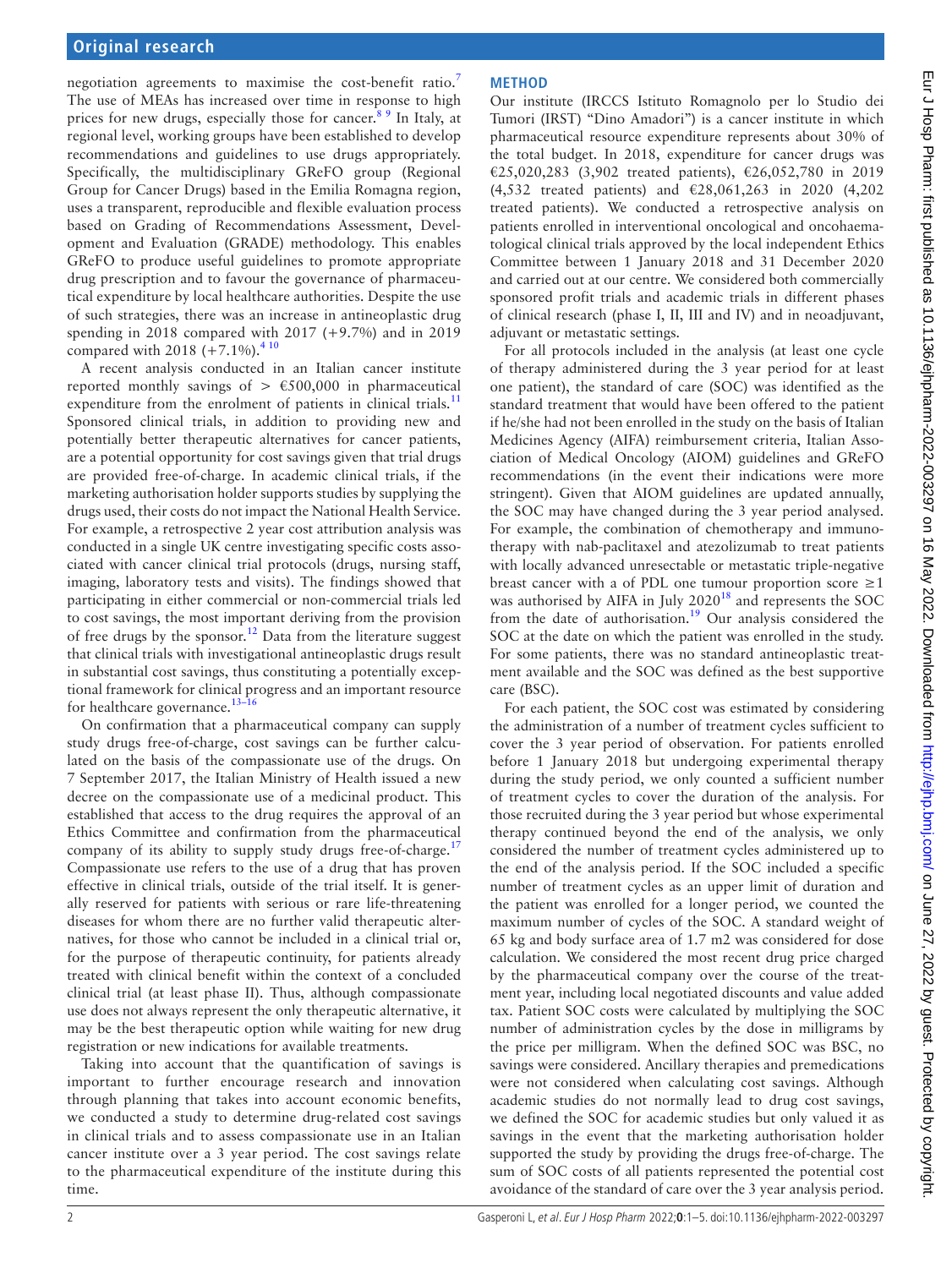| <b>Original research</b> |
|--------------------------|
|                          |
|                          |

<span id="page-2-2"></span>

| Cancer type               | 2018        | 2019        | 2020        |
|---------------------------|-------------|-------------|-------------|
| Breast cancer             | €1,079.22   | € 786.81    | € 813.21    |
| Gastrointestinal cancer   | € 3,804.51  | €4,210.52   | € 5,264.15  |
| Genitourinary cancer      | € 7,559.88  | € 6,081.25  | € 6,978.79  |
| Haematological malignancy | € 11,892.60 | € 14,140.74 | € 17,711.11 |
| Lung cancer               | € 17,316.97 | €12,214.32  | €10,293.72  |
| Melanoma                  | € 33,826.69 | € 31,544.32 | € 22,464.52 |
| Rare tumours              | € 2,798.75  | € 888.06    | € 812.17    |
| €, euro.                  |             |             |             |

Profit clinical trials generated 68.4% of drug cost savings  $(\text{\textsterling}9,069,764)$ , compared with 31.6% of academic studies (€4,196,754). Cost savings amounted to €4,423,539 in 2018 (70.7% profit, 29.3% academic), €4,353,599 in 2019 (66.9% profit, 33.1% academic) and €4,489,379 in 2020 (67.6% profit, 32.4% academic). The stratification of cost savings among tumour types was as follows: 26.8% genitourinary cancer, 24.6% melanoma, 19.4% haematological malignancies, 17.6% lung cancer, 5.5% gastrointestinal cancer, 4.2% rare tumours and 1.9% breast cancer.

On average, cost savings generated by experimental treatment of a single patient during the analysed period (3 years) were  $€10,554$ , recording a higher average cost for patients enrolled in sponsored profit trials than in academic trials, respectively €17,645 and €5,648. Taking into account the analysis year by year, average per patient cost savings were €8,116.59 in 2018, €6,449.78 in 2019 and €6,802.09 in 2020.

[Table](#page-2-2) 2 explains the average per patient cost savings per tumour type per year.

The secondary analysis on compassionate use included 122 patients involved in 28 different access programmes. Among these, 35 (28.7%) did not generate cost savings either because the defined SOC was BSC  $(n=17)$  or because the drug for compassionate use was associated with another drug not supplied freeof-charge that was definable as SOC ( $n=18$ ). The results of the analysis revealed total cost savings of  $\epsilon$ 1,649,550. This accounted for €300,409 in 2018, €649,875 in 2019 and €699,266 in 2020. The stratification of cost savings among tumour types was as follows: 54.2% lung cancer (five access programmes, 35 patients), 25.5% genitourinary cancer (four programmes, 21 patients), 9.8% melanoma (five programmes, 33 patients), 4.1% haematologogical malignancies (seven programmes, 13 patients), 6.2% rare tumours (four programmes, 4 patients), 0.2% gastrointestinal cancer (three programmes, 16 patients) and 0% breast cancer (no patients). On average, cost savings generated by compassionate use for a single patient during the analysed period were €13,520.

The sum of cost savings for clinical trials and compassionate use programmes was €4,723,948 in 2018, equivalent to 18.9% of the expenditure for cancer drugs in our institute. In 2019, the sum was €5,003,474 (19.2% of cancer drug expenditure) and in 2020, €5,188,645 (18.5% of cancer drug expenditure).

#### **DISCUSSION**

The results from our study confirm that investing in clinical research represents an important opportunity. Clinical trials guarantee additional therapeutic options and early access to innovative therapies for eligible patients, without further burdening the healthcare system. Our study focused solely on cancer drug resources, without considering the cost of ancillary therapies, medical devices or human resources. Grants from sponsors were

<span id="page-2-0"></span>

| Characteristics of experimental therapies<br>Table 1 |        |          |                             |  |
|------------------------------------------------------|--------|----------|-----------------------------|--|
|                                                      | Profit | Academic | <b>Total</b>                |  |
| <b>Experimental therapies</b>                        | 514    | 743      | 1257                        |  |
| <b>Trial phase</b>                                   | Profit | Academic | % of experimental therapies |  |
| L                                                    | 13     | 4        | 1.4                         |  |
| 1/11                                                 | 46     | 1        | 3.7                         |  |
| $\mathbf{II}$                                        | 61     | 560      | 49.4                        |  |
| II/III                                               | 13     | 5        | 1.4                         |  |
| $\mathbf{III}$                                       | 377    | 159      | 42.6                        |  |
| IV                                                   | 4      | 14       | 1.4                         |  |
| Cancer type                                          | Profit | Academic | % of experimental therapies |  |
| <b>Breast cancer</b>                                 | 34     | 104      | 11.0                        |  |
| Gastrointestinal cancer                              | 65     | 64       | 10.3                        |  |
| Genitourinary cancer                                 | 203    | 141      | 27.4                        |  |
| Haematological malignancy                            | 51     | 57       | 8.6                         |  |
| Lung cancer                                          | 84     | 39       | 9.8                         |  |
| Melanoma                                             | 45     | 24       | 5.5                         |  |
| Rare tumours                                         | 32     | 314      | 27.5                        |  |

Results were stratified by year, promoter (profit or academic), phase (I, II, III, IV) and tumour type (breast, gastrointestinal, genitourinary, lung, haematological malignancies, melanoma and rare tumours).

The same approach was used to perform a secondary analysis of therapeutic use programmes including compassionate use, treatment on a named-patient basis, early access and expanded access. Cost savings were valued only when the therapeutic use did not represent the only therapeutic option, that is, the SOC was not BSC. All data are presented in descriptively. Absolute and relative frequencies for categorical data, mean for quantitative data are provided.

#### **RESULTS**

From 1 January 2018 to 31 December 2020, 1,257 patients were treated with experimental therapies in 244 clinical trials, of which 157 were profit and 87 academic. The characteristics of experimental therapies are reported in [table](#page-2-0) 1.

Among the latter, 709 (56.4%) did not generate cost savings either because the defined SOC was BSC or the investigational drug was not provided by the sponsor. Specifically, profit experimental therapies did not generate cost savings in 21.6% of patients (111 out of 514) compared with 80.5% (598 out of 743 patients) of academic experimental treatments.

The results of our analysis showed an overall cost savings of €13,266,518 during the 3 year period, over 50% of which came from phase III studies ([figure](#page-2-1) 1).

<span id="page-2-1"></span>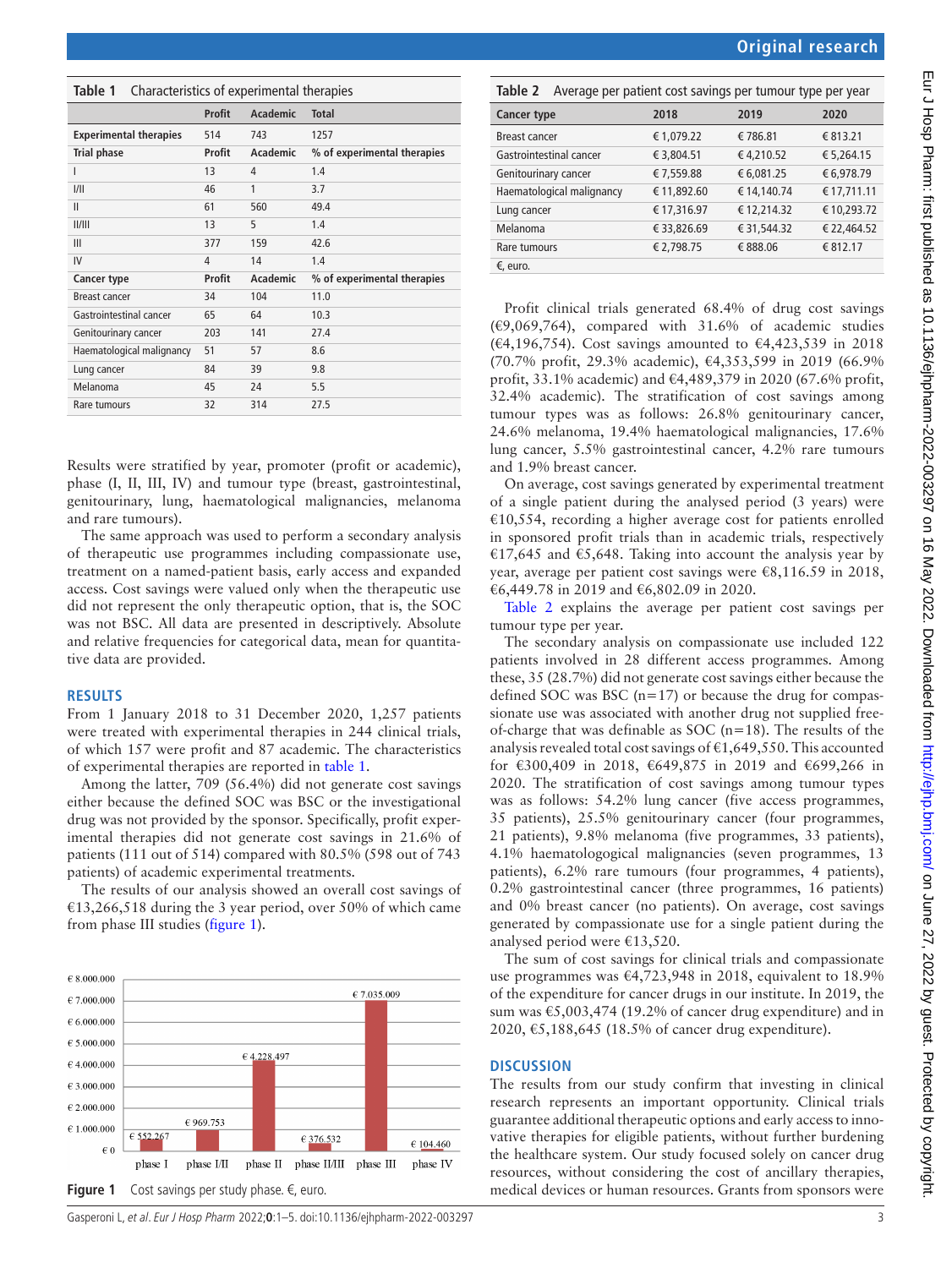also excluded from the analysis. Clinical trials and compassionate use resulted in savings of almost 20% in cancer drug expenditure at our institute, contributing substantially to the sustainability of our National Health Service. Although cost savings increased in 2020 (+3.7% compared with 2019), they nonetheless represented the lowest savings in the 3 year period of analysis in terms of cancer drug expenditure, i.e. 18.5% (-0.7% compared with 2019). Cancer drug spending is constantly increasing, mainly due to the introduction of reimbursement for high cost innovative drugs or new indications. In a recent analysis conducted in another Italian cancer institute, D'Ambrosio *et al* reported annual savings of around €6 million (almost entirely from sponsored clinical trials) using a data-projection method based on a 4 week analysis[.11](#page-4-0) The solidity of our results lies in the fact that our analysis covered a 3 year period that took into account the changes in drug prices during that time. The impact of changes in drug prices stands out in melanoma and lung cancer data in [table](#page-2-2) 2, in which, over the course of 3 years, the average cost savings per patient fell considerably due to a decrease in the costs of immunotherapy treatments, mainly defined as SOC. A strength of our study is its inclusion of patients with any tumour type (not only solid tumours) taking part in a clinical trial regardless of phase or type (profit or academic). The annual savings in clinical trials of around €4.4 million, with a notable contribution from academic clinical studies (31.6%), is the result of a direct analysis and represents, as in the D'Ambrosio *et al* projection,  $\frac{11}{11}$  $\frac{11}{11}$  $\frac{11}{11}$  about 20% of savings on the annual expenditure for oncological drugs.

Stratification allows comparison of results between tumour types within our study. For example, drug savings generated by genitourinary and melanoma clinical trials are similar in terms of the total sum over the 3 years. However, genitourinary savings are the result of 344 patients treated with experimental therapies and average cost savings per patient which are much lower than melanoma. Only 69 patients were treated with experimental melanoma therapies, but melanoma recorded the highest average per patient cost savings.

Medicines authorised by the European Medicines Agency (EMA) are marketed in individual member states after varying periods of time. This timing can severely penalise patients. It is therefore essential to ensure these therapies are more readily available.[20](#page-4-6) The results of our secondary analysis underline the growth of therapeutic use programmes such as compassionate use programmes, treatment on a named-patient basis, early access programmes and expanded access programmes. In many cases, compassionate use represents an early access tool to bridge the gap between approval and reimbursement timelines. Jommi *et al* in 2021 estimated that avoided drug costs reported in compassionate use studies measuring only drug costs ranged from  $\epsilon$ 1,746 to  $\epsilon$ 49,301 per patient.<sup>21</sup> Our analysis confirms that the guarantee of the free supply of drugs by the pharmaceutical company for compassionate use represents an important economic opportunity.

Not all investigational therapies provide clinical benefits over SOC or BSC. Our study focused on drug cost savings of interest to the health service payer. A limitation of our study is that not all drugs, even if they are provided free-of-charge, add benefit to individual patients. The drugs themselves may not be effective and may result in serious adverse events for some patients. The price of cancer drugs has increased exponiently but some of these increases cannot be justified by the clinical benefits observed. We do not suggest patients be enrolled in trials for economic reasons, but these results suggest that economic investment in clinical trials, including academic ones, are an opportunity to offer more treatment options to patients in a sustainable way.

# **CONCLUSIONS**

In the last 20 years in oncology, investing human and economic resources in clinical trials has resulted in clinical progress and achievement at the pharmacological level. Pharmaceutical companies have borne the economic cost of investing in drug trials, especially profit clinical trials. This has inevitably affected the price of approved drugs. Although the high standards required in conducting a clinical trial undoubtedly condition the centres involved, the possibility of the timely availability of a greater number of therapeutic options and the potential economic advantage in terms of grants and drug resources turn clinical trials into concrete opportunities. The results of our analysis indicate the importance of encouraging growth in clinical trial planning in the public healthcare sector.

**Correction notice** This article has been corrected since it was published Online First. Affiliations and Acknowledgements section has been updated.

**Acknowledgements** The authors thank Gráinne Tierney and Cristiano Verna for editorial assistance. This work was partly supported, thanks to the contribution of Ricerca Corrente, by the Italian Ministry of Health within the research line 'Appropriateness, outcomes, drug value and organizational models for the continuity of diagnostic-therapeutic pathways in oncology'.

**Contributors** All authors made substantial contributions to the concept and design of the manuscript. LG, AC, EF and VDI made substantial contributions to acquisition, analysis and interpretation of data. LG drafted the manuscript. ON and CM made critical revisions for important intellectual content and supervised the manuscript. All authors read and approved the final manuscript. LG is the guarantor.

**Funding** The authors have not declared a specific grant for this research from any funding agency in the public, commercial or not-for-profit sectors.

**Competing interests** None declared.

**Patient consent for publication** Not applicable.

**Ethics approval** Not applicable.

**Provenance and peer review** Not commissioned; externally peer reviewed.

**Data availability statement** Data are available upon reasonable request.

**Open access** This is an open access article distributed in accordance with the Creative Commons Attribution Non Commercial (CC BY-NC 4.0) license, which permits others to distribute, remix, adapt, build upon this work non-commercially, and license their derivative works on different terms, provided the original work is properly cited, an indication of whether changes were made, and the use is noncommercial. See:<http://creativecommons.org/licenses/by-nc/4.0/>.

#### **ORCID iDs**

Lorenzo Gasperoni <http://orcid.org/0000-0001-6427-0809> Carla Masini<http://orcid.org/0000-0002-8744-0708>

#### **REFERENCES**

- <span id="page-3-0"></span>1 International Association of Cancer Registries. The global cancer Observatory. Available:<https://gco.iarc.fr/today/home> [Accessed 1 mar 2021].
- <span id="page-3-1"></span>2 Camps Herrero C, Caballero Díaz C, Blasco Cordellat A. [Pharmacoeconomics and cost of cancer drugs]. [Farm Hosp](http://dx.doi.org/10.1016/S1130-6343(10)70003-9) 2010;34 Suppl 1:12-15.
- 3 Parker-Lue S, Santoro M, Koski G. The ethics and economics of pharmaceutical pricing. [Annu Rev Pharmacol Toxicol](http://dx.doi.org/10.1146/annurev-pharmtox-010814-124649) 2015;55:191–206.
- <span id="page-3-2"></span>4 The Medicines Utilisation Monitoring Centre. National report on medicines use in Italy, 2019. Available: [https://www.aifa.gov.it/en/-/l-uso-dei-farmaci-in-italia](https://www.aifa.gov.it/en/-/l-uso-dei-farmaci-in-italia-rapporto-osmed-2019)[rapporto-osmed-2019](https://www.aifa.gov.it/en/-/l-uso-dei-farmaci-in-italia-rapporto-osmed-2019) [Accessed 1 Mar 2021].
- <span id="page-3-3"></span>5 Gronde Tvander, Uyl-de Groot CA, Pieters T. Addressing the challenge of highpriced prescription drugs in the era of precision medicine: a systematic review of drug life cycles, therapeutic drug markets and regulatory frameworks. [PLoS One](http://dx.doi.org/10.1371/journal.pone.0182613) 2017;12:e0182613.
- 6 Masters GA, Krilov L, Bailey HH, et al. Clinical cancer advances 2015: annual report on progress against cancer from the American Society of clinical oncology. J Clin [Oncol](http://dx.doi.org/10.1200/JCO.2014.59.9746) 2015;33:786–809.
- <span id="page-3-4"></span>7 Ferrario A, Arāja D, Bochenek T, et al. The implementation of managed entry agreements in central and eastern Europe: findings and implications. [Pharmacoeconomics](http://dx.doi.org/10.1007/s40273-017-0559-4) 2017;35:1271–85.
- <span id="page-3-5"></span>8 Howard DH, Bach PB, Berndt ER, et al. Pricing in the market for anticancer drugs. J [Econ Perspect](http://dx.doi.org/10.1257/jep.29.1.139) 2015;29:139–62.
- 9 Gonçalves FR, Santos S, Silva C, et al. Risk-Sharing agreements, present and future. [Ecancermedicalscience](http://dx.doi.org/10.3332/ecancer.2018.823) 2018;12:823.